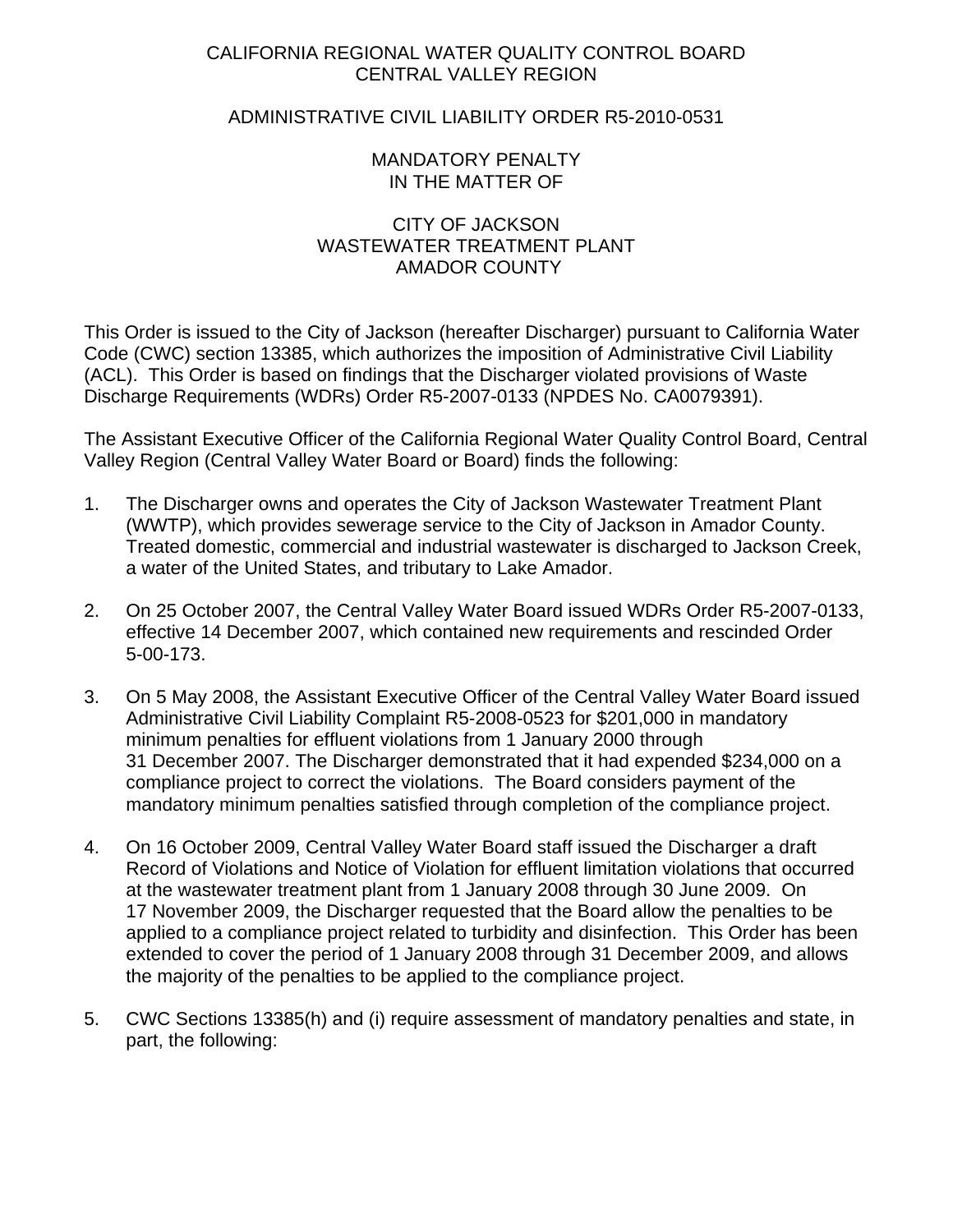CWC section 13385(h)(1) states,

Notwithstanding any other provision of this division, and except as provided in subdivisions (j), (k), and (l), a mandatory minimum penalty of three thousand dollars (\$3,000) shall be assessed for each serious violation.

CWC section 13385 (h)(2) states,

For the purposes of this section, a "serious violation" means any waste discharge that violates the effluent limitations contained in the applicable waste discharge requirements for a Group II pollutant, as specified in Appendix A to Section 123.45 of Title 40 of the Code of Federal Regulations, by 20 percent or more or for a Group I pollutant, as specified in Appendix A to Section 123.45 of Title 40 of the Code of Federal Regulations, by 40 percent or more.

CWC section 13385(i)(1) states,

Notwithstanding any other provision of this division, and except as provided in subdivisions (j), (k), and (l), a mandatory minimum penalty of three thousand dollars (\$3,000) shall be assessed for each violation whenever the person does any of the following four or more times in any period of six consecutive months, except that the requirement to assess the mandatory minimum penalty shall not be applicable to the first three violations:

- A) Violates a waste discharge requirement effluent limitation.
- B) Fails to file a report pursuant to Section 13260.
- C) Files an incomplete report pursuant to Section 13260.
- D) Violates a toxicity effluent limitation contained in the applicable waste discharge requirements where the waste discharge requirements do not contain pollutant-specific effluent limitations for toxic pollutants.
- 6. WDRs Order R5-2007-0133 Effluent Limitations IV.A.1.a. includes, in part:

The Discharger shall maintain compliance with the effluent limitations specified in Table 6:

|                                 |              | <b>Effluent Limitations</b> |         |                |                |                |  |
|---------------------------------|--------------|-----------------------------|---------|----------------|----------------|----------------|--|
| <b>Parameter</b>                | <b>Units</b> | Average                     | Average | <b>Maximum</b> | Instantaneou   | Instantaneou   |  |
|                                 |              | <b>Monthly</b>              | Weekly  | <b>Daily</b>   | <b>Minimum</b> | <b>Maximum</b> |  |
| <b>NON-CONVENTIONALS</b>        |              |                             |         |                |                |                |  |
| Nitrate (as $NO_3$ )            | mg/L         | 45                          | $- -$   | --             | $-$            | --             |  |
| Turbidity                       | NTU          | $-$                         | --      | $- -$          | $\sim$         | 10             |  |
| <b>Total Coliform Organisms</b> | MPN/100 ml   |                             |         |                |                | 240            |  |

#### **Table 6. Effluent Limitations**

7. WDRs Order R5-2007-0133 Effluent Limitations IV.A.1.h., Total Residual Chlorine, states:

Effluent total residual chlorine shall not exceed:

- i. 0.011 mg/L, as a 4-day average; and
- ii. 0.019 mg/L, as a 1-hour average.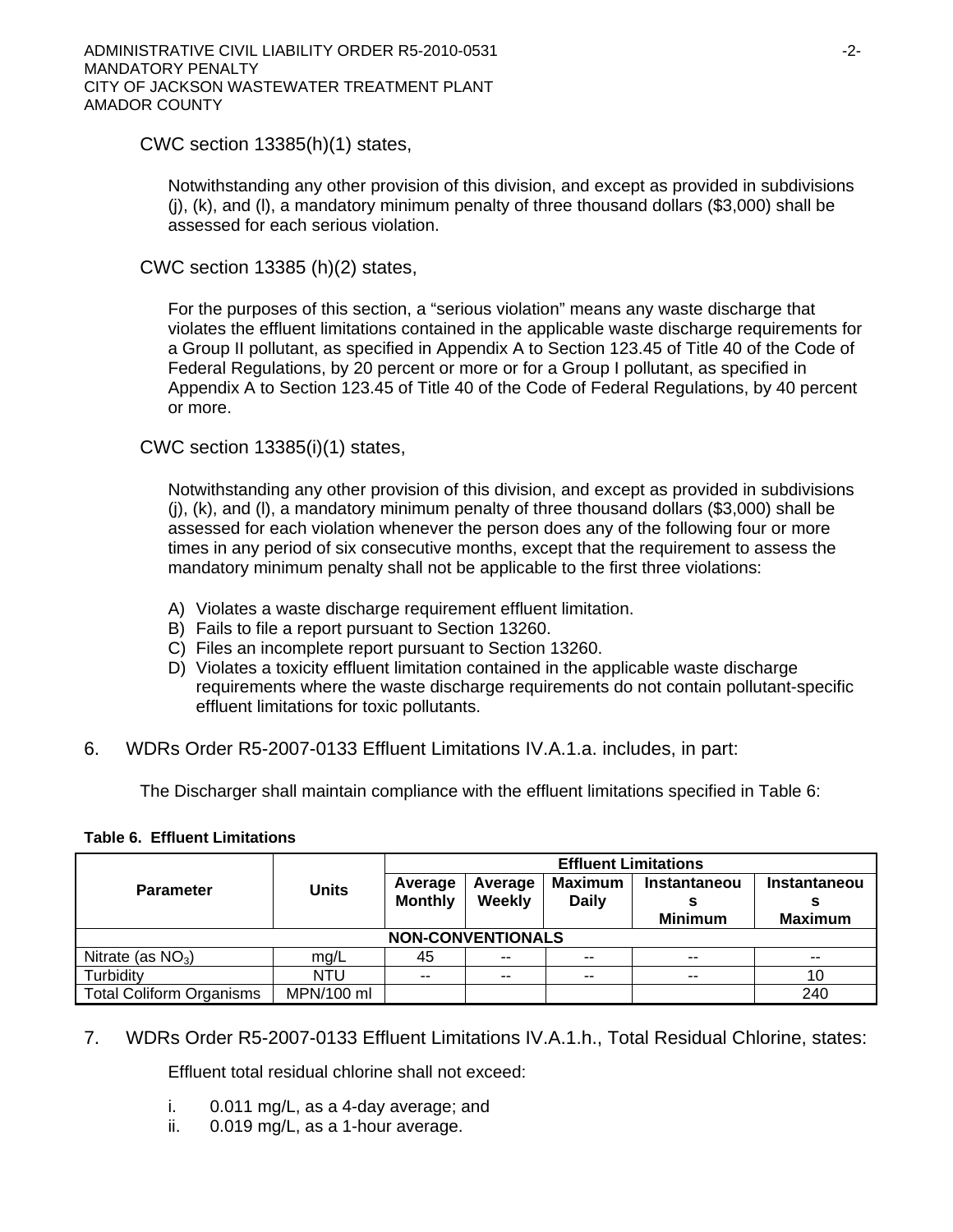8. WDRs Order R5-2007-0133 Effluent Limitations IV.A.1.j., Total Coliform Organisms, states:

Effluent total coliform organisms shall not exceed:

- i. 2.2 most probable number (MPN) per 100 mL, as a 7-day median; and
- ii. 23 MPN/100 mL, more than once in any 30-day period.
- 9. WDRs Order R5-2007-0133 Effluent Limitations IV.A.1.i., Turbidity, states:

Effluent turbidity shall not exceed:

- i. 2 NTU, as a daily average;
- ii. 5 NTU, more than 5% of the time within a 24-hour period; and
- iii. 10 NTU, at any time.
- 10. WDRs Order R5-2007-0133 Effluent Limitations IV.A.1.m., Electrical Conductivity, states:

The annual average electrical conductivity concentration in the effluent shall not exceed 500 µmhos/cm.

11. WDRs Order R5-2007-0133 Interim Effluent Limitations IV.A.2.a, states in part:

During the period beginning the effective date of this Order and ending on 17 May 2010, the Discharger shall maintain compliance with the following effluent limitations…

**Table 7. Interim Effluent Limitations** 

| <b>Parameter</b>     | Units     | <b>Maximum Daily Effluent Limitations</b> |
|----------------------|-----------|-------------------------------------------|
| Dichlorobromomethane | $\mu$ a/L | 4.67                                      |

12. WDRs Order R5-2007-0133 Interim Effluent Limitations IV.A.2.b., Aluminum, Total Recoverable, states:

> During the period beginning the effective date of this Order and ending on the expiration date of this Order, the Discharger shall not exceed a maximum daily effluent limitation of 342.1 µg/L at Discharge Point No. 001.

13. According to the Discharger's self-monitoring reports, the Discharger committed thirty (30) serious Group I violations of the above effluent limitations contained in Order R5-2007-0133 during the period beginning 1 January 2008 and ending 31 December 2009. The violations are defined as serious because the measured concentrations of Group I constituents exceeded maximum prescribed levels by more than 40 percent on these occasions. The mandatory minimum penalty for these serious violations is **ninety thousand dollars (\$90,000)**.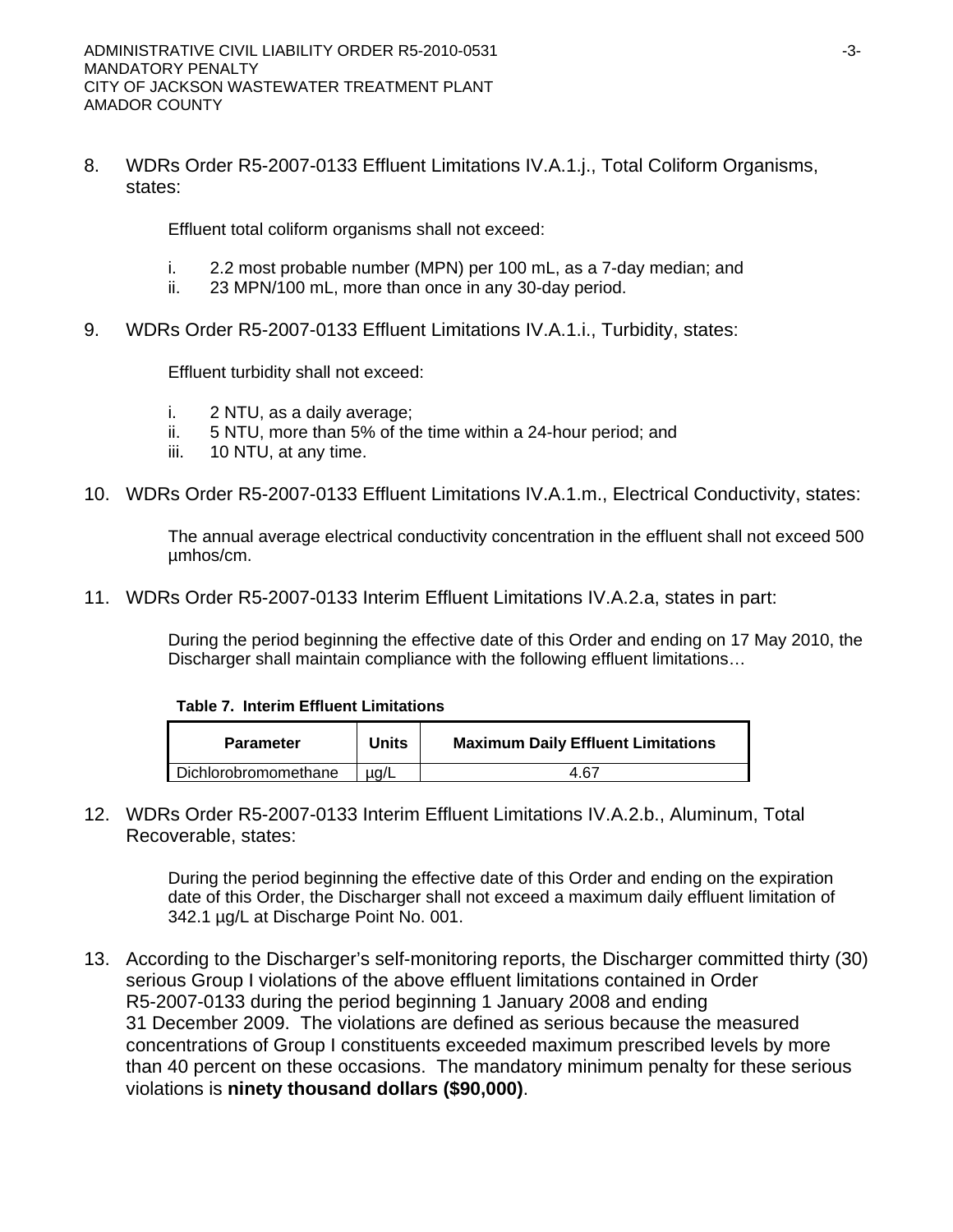- 14. According to the Discharger's self-monitoring reports, the Discharger committed two (2) serious Group II violation of the above effluent limitations contained in Order R5-2007-0133 during the period beginning 1 January 2008 and ending 31 December 2009. These violations are defined as serious because the measured concentration of a Group II constituent exceeded the maximum prescribed level by more than 20 percent on these occasions. The mandatory minimum penalty for these serious violations is **six thousand dollars (\$6,000)**.
- 15. According to the Discharger's self-monitoring reports, the Discharger committed eighteen (18) non-serious violations of the effluent limitations contained in Order R5-2007-0133 during the period beginning 1 January 2008 and ending 31 December 2009. Seventeen (17) of the non-serious violations are subject to mandatory penalties under CWC Section 13385(i)(1) because these violations were preceded by three or more similar violations within a six-month period. The mandatory minimum penalty for these non-serious violations is **fifty-one thousand dollars (\$51,000)**.
- 16. The total amount of the mandatory penalties assessed for the cited effluent violations is **one hundred forty-seven thousand dollars (\$147,000).** A detailed list of all the effluent violations is included in Attachment A, a part of this Order.
- 17. CWC section 13385 (k)(1) states, in part:

In lieu of assessing all or a portion of the mandatory minimum penalties pursuant to subdivisions (h) and (i) against a publicly owned treatment works serving a small community, the state board or the regional board may elect to require the publicly owned treatment works to spend an equivalent amount towards the completion of a compliance project proposed by the publicly owned treatment works…

18. CWC section 13385 (k)(2) states, in part:

For the purposes of this subdivision, "a publicly owned treatment works serving a small community" means a publicly owned treatment works serving a population of 10,000 persons or fewer or a rural county, with a financial hardship as determined by the state board after considering such factors as median income of the residents, rate of unemployment, or low population density in the service area of the publicly owned treatment works.

- 19. The City of Jackson Wastewater Treatment Plant is a publicly owned treatment works, depends primarily on residential fees to fund its wastewater treatment facility, and is serving a small community with financial hardship as defined by the Water Quality Enforcement Policy and within the meaning of CWC section 13385(k)(2).
- 20. On 15 March 2010, the Discharger proposed a \$157,000 Turbidity and Disinfection compliance project to upgrade the effluent filters and submitted the project outline and project schedule, as found in Attachment B to this Order. The project consist of evaluating the filters, installing a variable frequency drive on the filter backwash pump, upgrading the filter controls, upgrading the filter distribution, and construction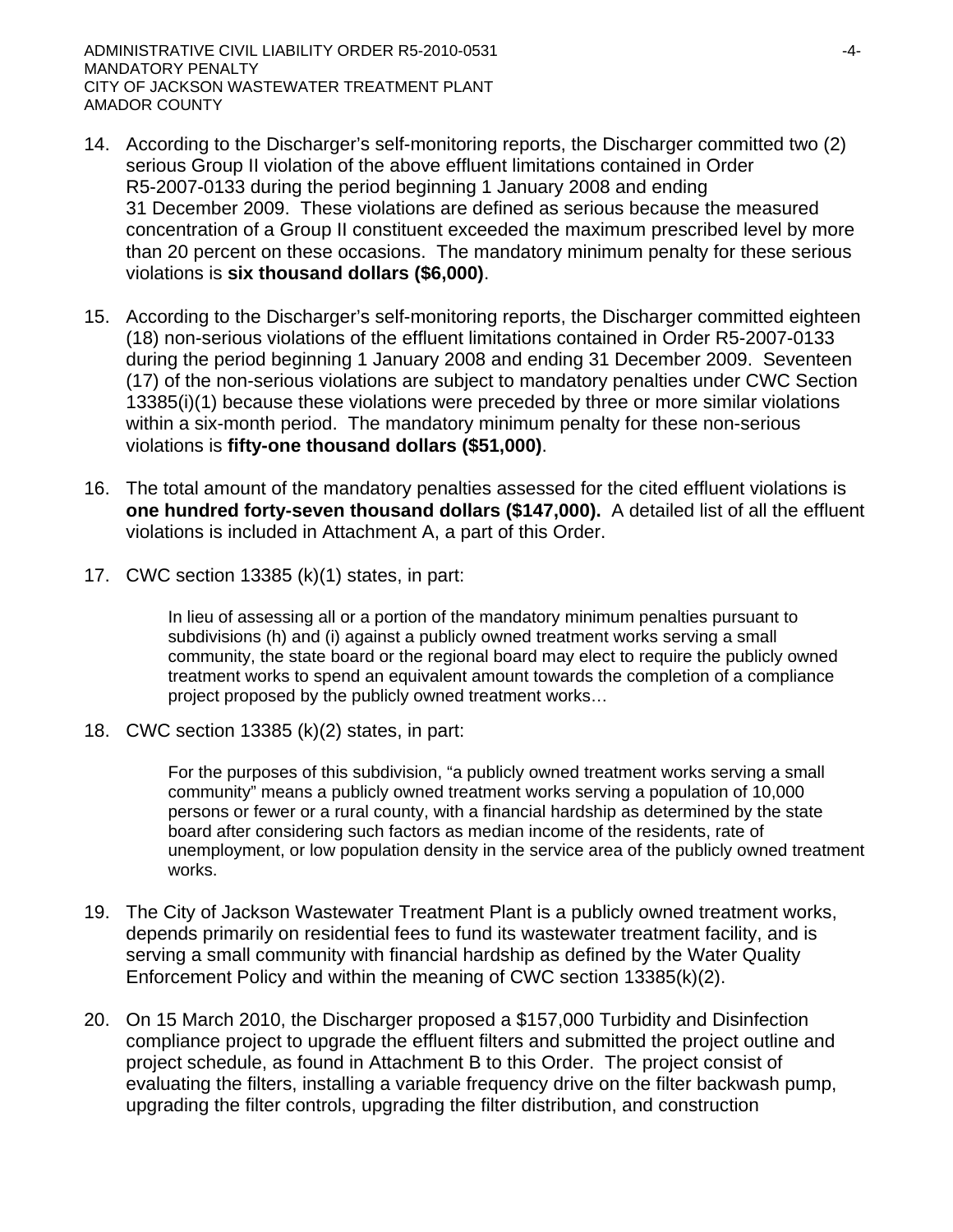management. The Discharger proposes to complete the work by the winter of 2013.

- 21. The Discharger's Compliance Project will not remedy all of the violations described in this Order; implementation of the Compliance Project will not correct the violations of the effluent limitations for aluminum, nitrate, or electrical conductivity. For the remaining violations, the Central Valley Water Board finds that the Compliance Project has been designed to correct these violations within five years, that the timeline for the Compliance Project is as short as possible, and that the Compliance Project has been designed in accordance with the Enforcement Policy of the State Water Board. The amount that the Discharger plans to expend on the Compliance Project is in excess of the mandatory minimum penalty that the Board is required to assess under CWC sections 13385(h) and (i) for the violations that are to be addressed by the Compliance Project.
- 22. As stated above, the Turbidity and Disinfection Compliance Project will not remedy the conditions that led to the one aluminum, two nitrate, and one electrical conductivity effluent violations. Therefore, this Order requires the Discharger to pay \$12,000 in mandatory minimum penalties for these violations, and allows the remainder of the penalties to be applied to the Compliance Project.
- 23. On 23 April 2009, the Central Valley Water Board delegated the authority to issue Administrative Civil Liability Orders, where the matter is not contested by the Discharger, to the Executive Officer, or to an Assistant Executive Officer when the Executive Officer is serving as head of the Board's Prosecution Team (Resolution R5-2009-0027). Pamela Creedon is serving as the head of the Board's Prosecution Team for this matter, and therefore Assistant Executive Officer Kenneth Landau has the authority to issue this Order.
- 24. This Order constitutes a settlement of the violations herein mentioned. Notice of this settlement was published on the Central Valley Water Board's website and was provided to all interested parties. The 30-day public notice and comment period mandated by Federal regulations (40 C.F.R. § 123.27) has expired.
- 25. Issuance of this Administrative Civil Liability Order to enforce CWC Division 7, Chapter 5.5 is exempt from the provisions of the California Environmental Quality Act (Pub. Resources Code § 21000 et seq.), in accordance with California Code of Regulations, title 14, section 15321(a)(2).

# **IT IS HEREBY ORDERED THAT:**

- 1. The City of Jackson, its agents, successors and assigns, shall be assessed Administrative Civil Liability in the amount of **one hundred forty-seven thousand dollars (\$147,000)**.
- 2. By **30 July 2010**, the City of Jackson shall pay **twelve thousand dollars (\$12,000)** to the State Water Board's Cleanup and Abatement Account. Payment shall be in the form of a check made payable to the *Cleanup and Abatement Account* and shall have the number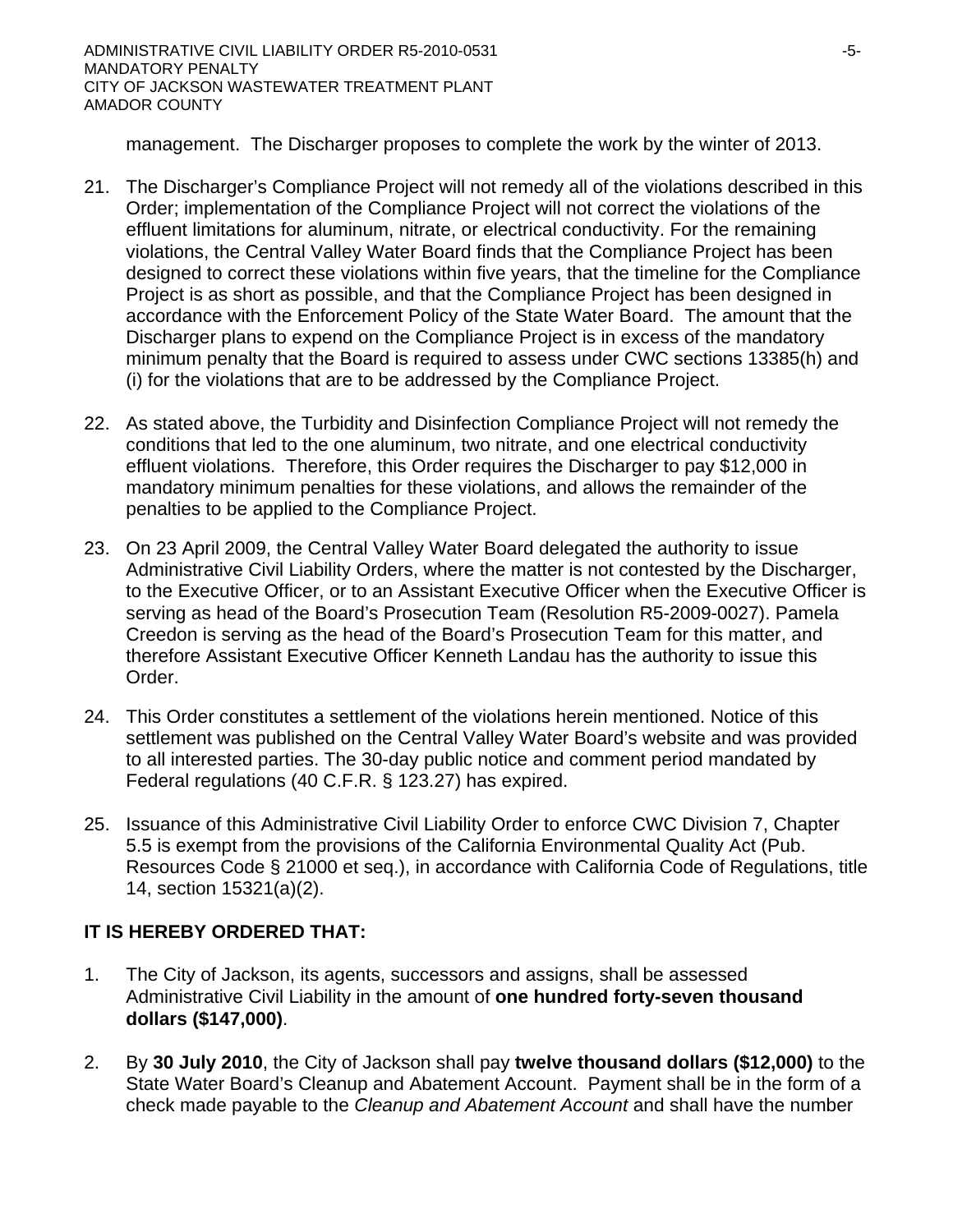project.

of this ACL Order written upon it. The check shall be mailed to the Central Valley Water Board.

3. The remaining **one hundred thirty five thousand (\$135,000)** penalty shall be suspended if the Discharger complies with the following time schedule to complete its compliance project:

| Task                                                                                                                                                                                                          | Compliance Date  |
|---------------------------------------------------------------------------------------------------------------------------------------------------------------------------------------------------------------|------------------|
| Complete facilities planning studies                                                                                                                                                                          | 1 September 2010 |
| Complete facility pre-design                                                                                                                                                                                  | 1 May 2011       |
| Complete financial planning and environmental                                                                                                                                                                 | 1 September 2011 |
| Complete design and bidding                                                                                                                                                                                   | 1 May 2012       |
| Complete construction                                                                                                                                                                                         | 1 October 2013   |
| Complete project and achieve full compliance                                                                                                                                                                  | 1 December 2013  |
| Submit final project report describing whether the project goals,<br>costs, milestones, and completion dates have been met. The final<br>accounting shall detail describe the funds spent for this particular | 1 February 2014  |

4. A progress report shall be submitted on or before each of the above compliance dates. The report shall describe the work undertaken to comply with this Order.

- 5. In addition, beginning with the third quarter of 2010, the Discharger shall submit quarterly progress reports detailing the progress toward compliance with the above schedule, the funds expended to date, and how those expenditures relate to the specific Turbidity and Disinfection project. Quarterly progress reports are due on the first day of the second month after the end of the quarter (i.e., 1 May, 1 August, 1 November, and 1 February) and shall be submitted through the fourth quarter of 2013.
- 6. The Assistant Executive Officer may extend the abovementioned deadlines if the Discharger demonstrates that unforeseeable contingencies have created delays, provided that the Discharger continues to undertake all appropriate measures to meet the deadlines. The Discharger shall make any deadline extension request in writing. Under no circumstances may the completion of the Compliance Project extend past five (5) years from the issuance of this Order.
- 7. If, in the judgment of the Assistant Executive Officer, the Discharger fails to complete the Compliance Project in accordance with the specified time schedule or fails to construct the Compliance Project in accordance with the 15 March 2010 Compliance Project proposal without obtaining Central Valley Water Board approval, the suspended mandatory minimum penalty (\$135,000) must be paid within 30 days of notification by the Assistant Executive Officer of such failure.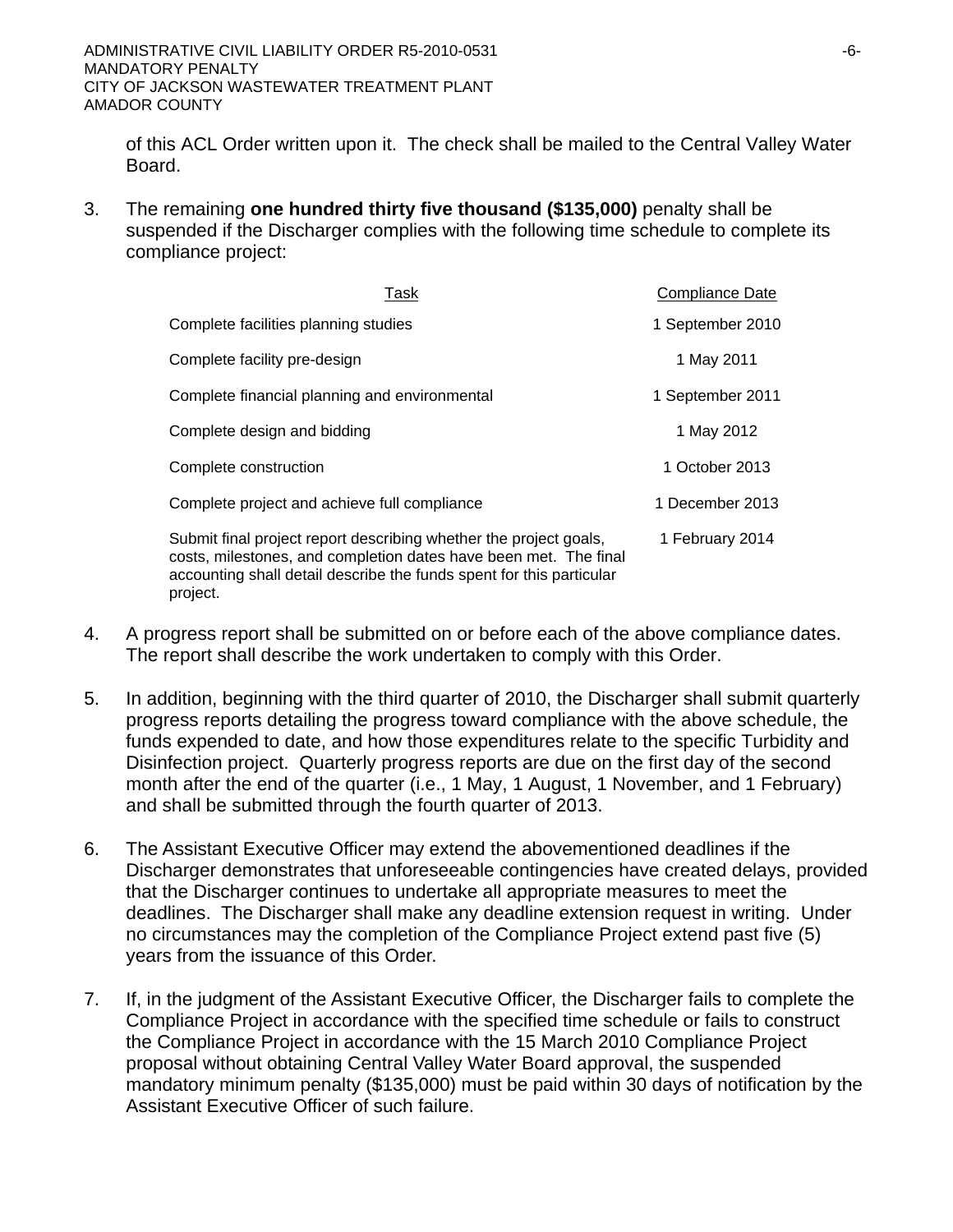- 8. The Discharger must obtain explicit approval from the Assistant Executive Officer for any significant departures from the project outline submitted on 15 March 2010 (as found in Attachment B). Failure to obtain approval for any significant departures will result in the assessment of the full amount of the suspended mandatory minimum penalty.
- 9. Should the Discharger fail to take any of the above actions, the Assistant Executive Officer may refer the matter to the State Attorney General for enforcement of the terms of this Order.

Any person aggrieved by this action of the Central Valley Water Board may petition the State Water Board to review the action in accordance with CWC section 13320 and California Code of Regulations, title 23, sections 2050 and following. The State Water Board must receive the petition by 5:00 p.m., 30 days after the date that this Order becomes final, except that if the thirtieth day following the date that this Order becomes final falls on a Saturday, Sunday, or state holiday (including mandatory furlough days), the petition must be received by the State Water Board by 5:00 p.m. on the next business day. Copies of the law and regulations applicable to filing petitions may be found on the Internet at:

http://www.waterboards.ca.gov/public\_notices/petitions/water\_quality or will be provided upon request.

> *Original signed by*  KENNETH D. LANDAU, Assistant Executive Officer

1 July 2010 design and the contract of the contract of the DATE of the contract of the contract of the contract of the contract of the contract of the contract of the contract of the contract of the contract of the contract of the con

Attachment A: Record of Violations BLH 29-Jun-10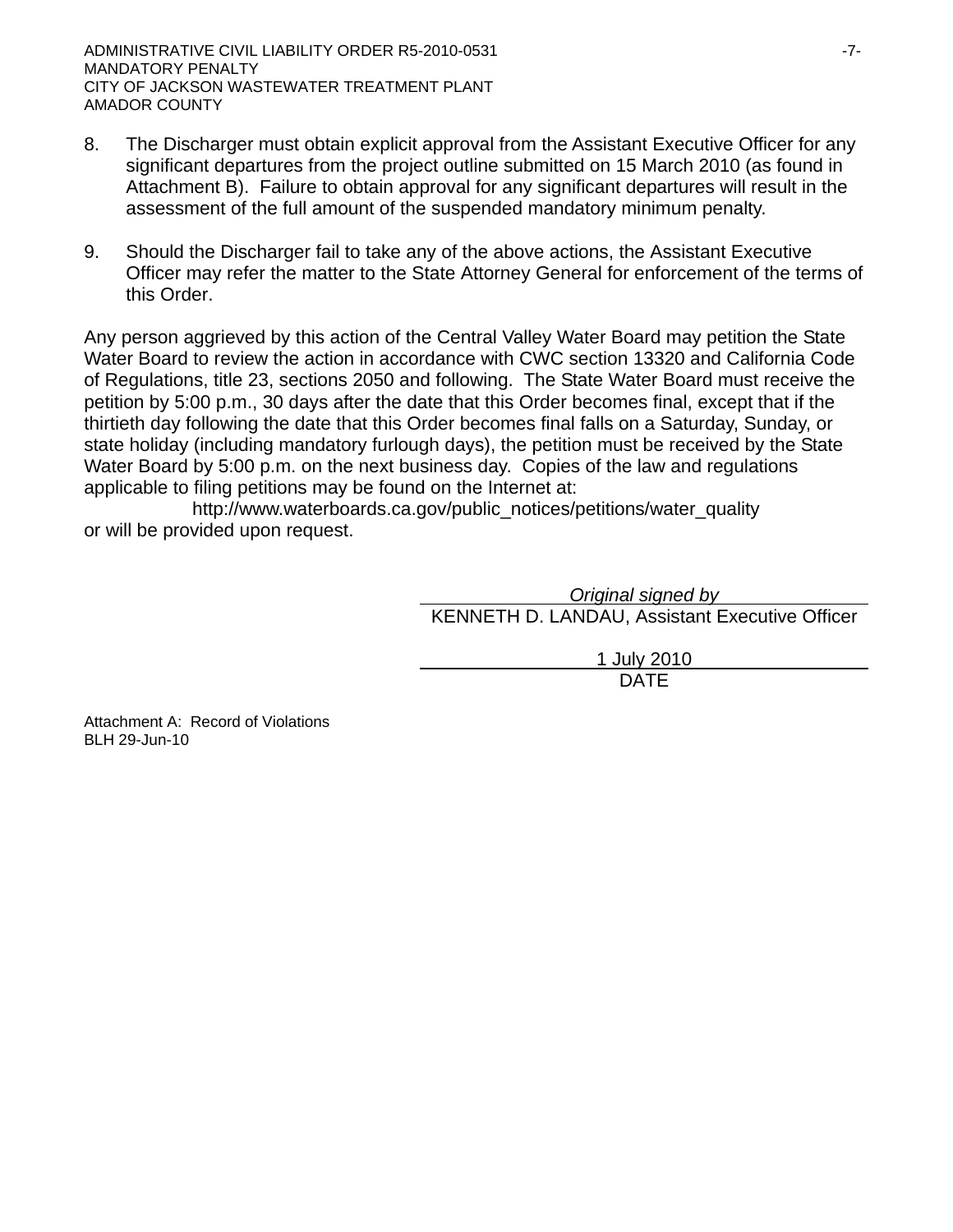### **ATTACHMENT A ADMINISTRATIVE CIVIL LIABILITY ORDER NO. R5-2010-0531**

#### **City of Jackson Wastewater Treatment Plant**

RECORD OF VIOLATIONS (1 January 2008 – 31 December 2009) MANDATORY PENALTIES (Data reported under Monitoring and Reporting Program R5-2007-0133.)

|                | <b>Date</b> | <b>Violation Type</b> | Units         | Limit            | Measure<br>d   | Period Type       | Remarks CIWQS           |                         |
|----------------|-------------|-----------------------|---------------|------------------|----------------|-------------------|-------------------------|-------------------------|
| 1              | 9-Apr-08    | Turbidity             | <b>NTU</b>    | $\mathbf{2}$     | 3              | Daily Avg.        | 1                       | 80592<br>0              |
| $\overline{c}$ | 11-Apr-08   | Turbidity             | <b>NTU</b>    | $\overline{c}$   | $\mathfrak{S}$ | Daily Avg.        | 1                       | 80592<br>1              |
| 3              | 12-Apr-08   | Turbidity             | <b>NTU</b>    | $\mathbf{2}$     | 3              | Daily Avg.        | 1                       | 80592<br>$\overline{2}$ |
| 4              | 13-Apr-08   | Turbidity             | <b>NTU</b>    | $\overline{2}$   | 3              | Daily Avg.        | 1                       | 80592<br>3              |
| 5              | 14-Apr-08   | Turbidity             | <b>NTU</b>    | $\overline{2}$   | 3              | Daily Avg.        | 1                       | 80592<br>4              |
| 6              | 15-Apr-08   | Turbidity             | <b>NTU</b>    | $\overline{c}$   | 4              | Daily Avg.        | 1                       | 80592<br>5              |
| $\overline{7}$ | 15-Apr-08   | Aluminum              | $\mu$ g/L     | 342              | 360            | Daily Avg.        | 4                       | 80592<br>8              |
| 8              | 16-Apr-08   | Turbidity             | <b>NTU</b>    | $\overline{2}$   | 3              | Daily Avg.        | 1                       | 80592<br>6              |
| 9              | 18-Apr-08   | Turbidity             | <b>NTU</b>    | $\overline{2}$   | 3              | Daily Avg.        | 1                       | 80592<br>$\overline{7}$ |
| 10             | 25-Sep-08   | Chlorine              | mg/L          | 0.019            | 0.167          | 1-hour            | $\overline{2}$          | 80592<br>9              |
| 11             | 31-Oct-08   | Nitrate               | mg/L          | 45               | 55             | Monthly           | 3                       | 80593<br>0              |
| 12             | 13-Feb-09   | Turbidity             | <b>NTU</b>    | $\overline{2}$   | 3              | Daily Avg.        | 1                       | 81660<br>$\overline{2}$ |
| 13             | 14-Feb-09   | Turbidity             | <b>NTU</b>    | $\boldsymbol{2}$ | 3              | Daily Avg.        | 1                       | 81660<br>9              |
| 14             | 17-Feb-09   | Coliform              | MPN/100m<br>L | 2.2              | 17             | 7-Day Median      | 4                       | 81661<br>0              |
| 15             | 18-Feb-09   | Coliform              | MPN/100m      | 2.2              | 17             | 7-Day Median      | 4                       | 81661<br>1              |
| 16             | 20-Feb-09   | Coliform              | MPN/100m<br>L | 2.2              | 13             | 7-Day Median      | 4                       | 81661<br>$\overline{2}$ |
| 17             | 23-Feb-09   | Coliform              | MPN/100m<br>L | 2.2              | 13             | 7-Day Median      | 4                       | 81661<br>3              |
| 18             | 2-Mar-09    | Turbidity             | <b>NTU</b>    | $\mathbf{2}$     | 3              | Daily Avg.        | 1                       | 81661<br>4              |
| 19             | 3-Mar-09    | Turbidity             | <b>NTU</b>    | $\overline{2}$   | 3              | Daily Avg.        | 1                       | 81661<br>5              |
| 20             | 4-Mar-09    | Coliform              | MPN/100m<br>L | 23               | 900            | 30-day            | 4                       | 82137<br>3              |
| 21             | 4-Mar-09    | Coliform              | MPN/100m      | 240              | 900            | Instantaneou<br>s | 4                       | 82137<br>5              |
| 22             | 6-Mar-09    | Coliform              | MPN/100m<br>L | 23               | 30             | 30-day            | 4                       | 82137<br>6              |
| 23             | 9-Mar-09    | Coliform              | MPN/100m<br>L | 2.2              | 30             | 7-Day Median      | 4                       | 82137<br>$\overline{7}$ |
| 24             | 11-Mar-09   | Coliform              | MPN/100m<br>L | 2.2              | 8              | 7-Day Median      | 4                       | 82137<br>8              |
| 25             | 8-Apr-09    | Coliform              | MPN/100m<br>L | 2.2              | 4              | 7-Day Median      | $\overline{\mathbf{4}}$ | 82137<br>9              |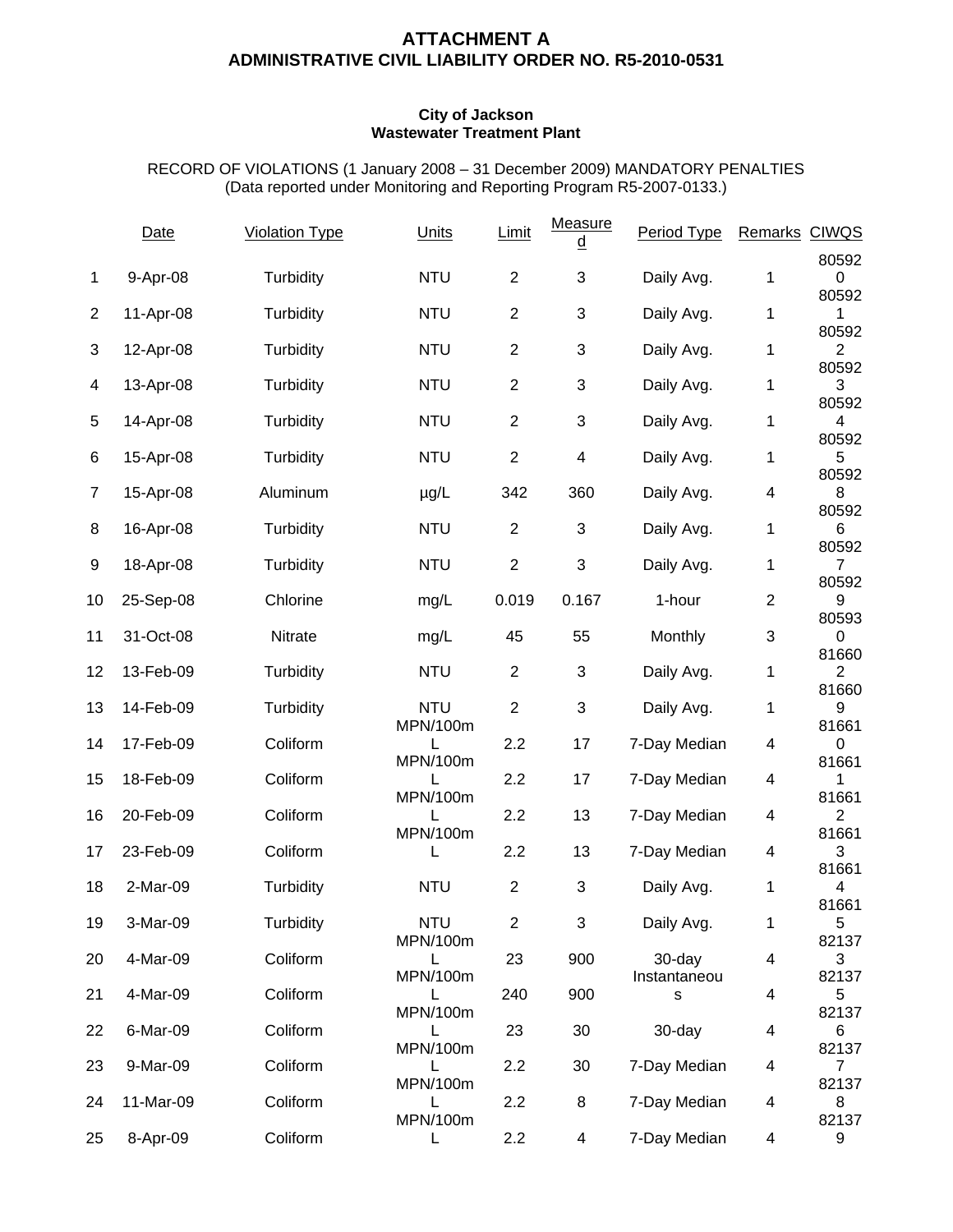Attachment A -2- ADMINISTRATIVE CIVIL LIABILITY ORDER NO. R5-2010-0531 City of Jackson WWTP. Record of Violations

|    | <b>Date</b> | <b>Violation Type</b>           | Units      | Limit                   | <b>Measure</b><br>d | Period Type  | Remarks CIWQS  |                         |
|----|-------------|---------------------------------|------------|-------------------------|---------------------|--------------|----------------|-------------------------|
|    |             |                                 | MPN/100m   |                         |                     |              |                | 82138                   |
| 26 | 10-Apr-09   | Coliform<br>Dichlorobromomethan |            | 2.2                     | 4                   | 7-Day Median | 4              | 0<br>85627              |
| 27 | 15-Sep-09   | е                               | $\mu$ g/L  | 4.67                    | 7.0                 | Daily Avg.   | $\overline{c}$ | 3                       |
| 28 | 22-Sep-09   | Turbidity                       | <b>NTU</b> | $\overline{c}$          | 3                   | Daily Avg.   | 1              | 85627<br>7              |
|    |             |                                 |            |                         |                     |              |                | 85627                   |
| 29 | 23-Sep-09   | Turbidity                       | <b>NTU</b> | $\overline{2}$          | $\overline{4}$      | Daily Avg.   | 1              | 8<br>85627              |
| 30 | 24-Sep-09   | Turbidity                       | <b>NTU</b> | $\overline{2}$          | 4                   | Daily Avg.   | 1              | 9                       |
| 31 | 25-Sep-09   | Turbidity                       | <b>NTU</b> | $\overline{c}$          | 10                  | Daily Avg.   | 1              | 85628<br>0              |
|    |             |                                 |            |                         |                     |              |                | 85628                   |
| 32 | 25-Sep-09   | Turbidity                       | <b>NTU</b> | 5                       | 10                  | 95%          | 1              | 1<br>85628              |
| 33 | 26-Sep-09   | Turbidity                       | <b>NTU</b> | $\overline{c}$          | 12                  | Daily Avg.   | 1              | $\overline{c}$          |
| 34 | 26-Sep-09   | Turbidity                       | <b>NTU</b> | 5                       | 12                  | 95%          | 1              | 85628<br>3              |
|    |             |                                 |            |                         |                     |              |                | 85628                   |
| 35 | 26-Sep-09   | Turbidity                       | <b>NTU</b> | 10                      | 12                  | Inst Max     | 4              | 4                       |
| 36 | 27-Sep-09   | Turbidity                       | <b>NTU</b> | $\overline{2}$          | 12                  | Daily Avg.   | 1              | 85628<br>6              |
|    |             |                                 |            |                         |                     |              |                | 85628                   |
| 37 | 27-Sep-09   | Turbidity                       | <b>NTU</b> | 5                       | 12                  | 95%          | 1              | $\overline{7}$<br>85628 |
| 38 | 27-Sep-09   | Turbidity                       | <b>NTU</b> | 10                      | 12                  | Inst Max     | 4              | 8                       |
| 39 | 28-Sep-09   | Turbidity                       | <b>NTU</b> | $\overline{c}$          | 14                  | Daily Avg.   | 1              | 85629<br>0              |
|    |             |                                 |            |                         |                     |              |                | 85629                   |
| 40 | 28-Sep-09   | Turbidity                       | <b>NTU</b> | 5                       | 14                  | 95%          | 1              | $\overline{2}$<br>85629 |
| 41 | 28-Sep-09   | Turbidity                       | <b>NTU</b> | 10                      | 14                  | Inst Max     | 1              | 3                       |
| 42 | 29-Sep-09   | Turbidity                       | <b>NTU</b> | $\overline{c}$          | 13                  | Daily Avg.   | 1              | 85629<br>4              |
|    |             |                                 |            |                         |                     |              |                | 85629                   |
| 43 | 29-Sep-09   | Turbidity                       | <b>NTU</b> | 5                       | 13                  | 95%          | 1              | 5<br>85629              |
| 44 | 29-Sep-09   | Turbidity                       | <b>NTU</b> | 10                      | 13                  | Inst Max     | 4              | 6                       |
|    |             |                                 |            |                         |                     |              |                | 85629                   |
| 45 | 30-Sep-09   | Turbidity                       | <b>NTU</b> | $\overline{c}$          | $\boldsymbol{7}$    | Daily Avg.   | 1              | 7<br>85629              |
| 46 | 30-Sep-09   | Turbidity                       | <b>NTU</b> | 5                       | $\overline{7}$      | 95%          | 1              | 8                       |
| 47 | 30-Sep-09   | Nitrate                         | mg/L       | 45                      | 62                  | Monthly      | 4              | 85629<br>9              |
|    |             |                                 |            |                         |                     |              |                | 85630                   |
| 48 | 13-Oct-09   | Turbidity                       | <b>NTU</b> | $\overline{\mathbf{c}}$ | 4                   | Daily Avg.   | 1              | 0<br>85630              |
| 49 | 14-Oct-09   | Turbidity                       | <b>NTU</b> | $\mathbf{2}$            | 3                   | Daily Avg.   | 1              | 1                       |
| 50 | 31-Dec-09   | Conductivity                    | umhos/cm   | 500                     | 517                 | Annual Avg.  | 4              | 87423<br>8              |
|    |             |                                 |            |                         |                     |              |                |                         |

Remarks:

1. Serious Violation: For Group I pollutants that exceed the effluent limitation by 40 percent or more.

2. Serious Violation: For Group II pollutants that exceed the effluent limitation by 20 percent or more.

3. Non-serious violation falls within the first three violations in a six-month period, thus is exempt.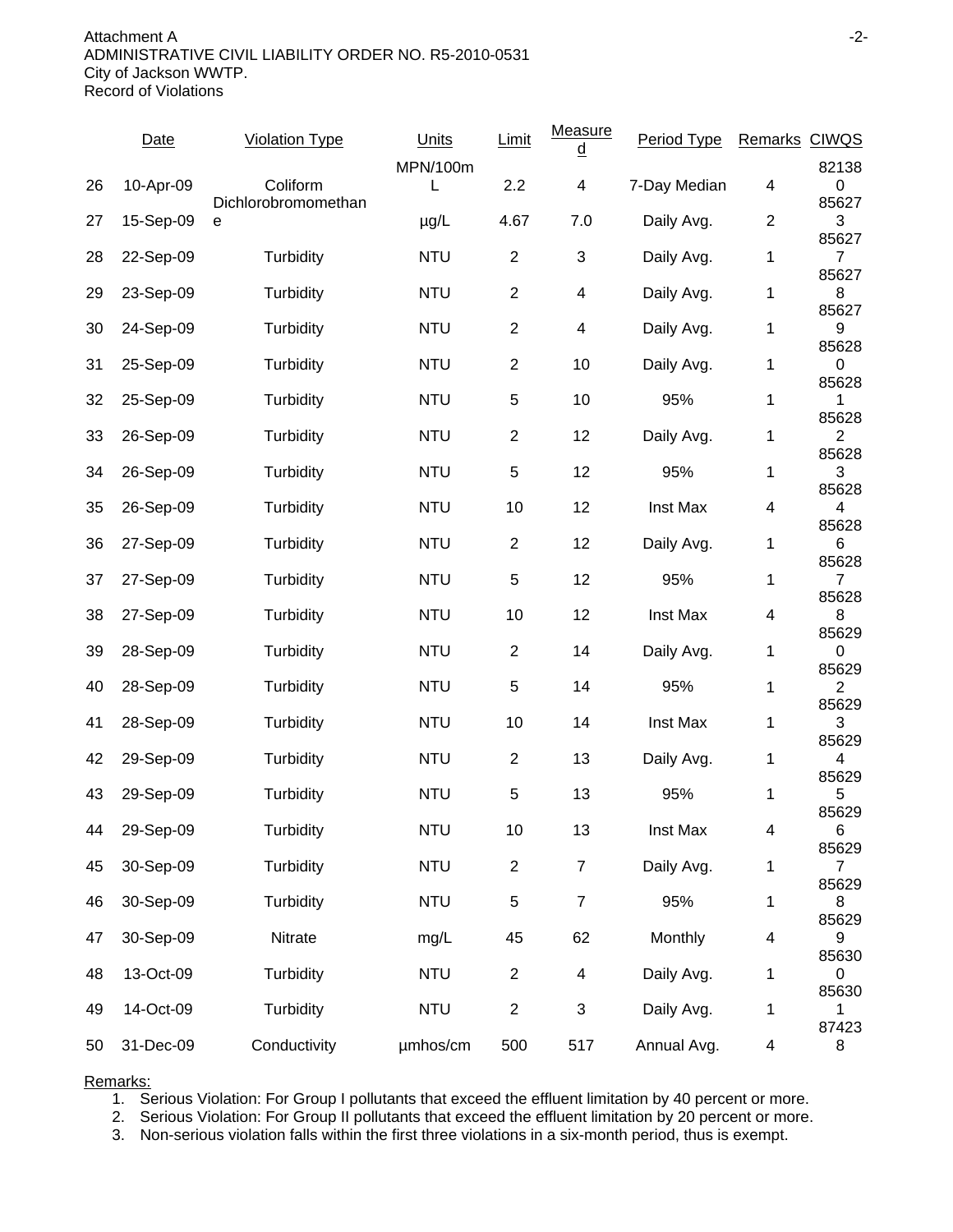4. Non-serious violation subject to mandatory penalties.

| <b>VIOLATIONS AS OF:</b>                | 12/31/2009 |
|-----------------------------------------|------------|
| <b>Group I Serious Violations:</b>      | 30         |
| <b>Group II Serious Violations:</b>     | 2          |
| Non-Serious Exempt from MPs:            | 1          |
| Non-serious Violations Subject to MPs:  | 17         |
| <b>Total Violations Subject to MPs:</b> | 49         |

**Mandatory Minimum Penalty = (32 serious Violation + 17 Non-Serious Violations) x \$3,000 = \$147,000**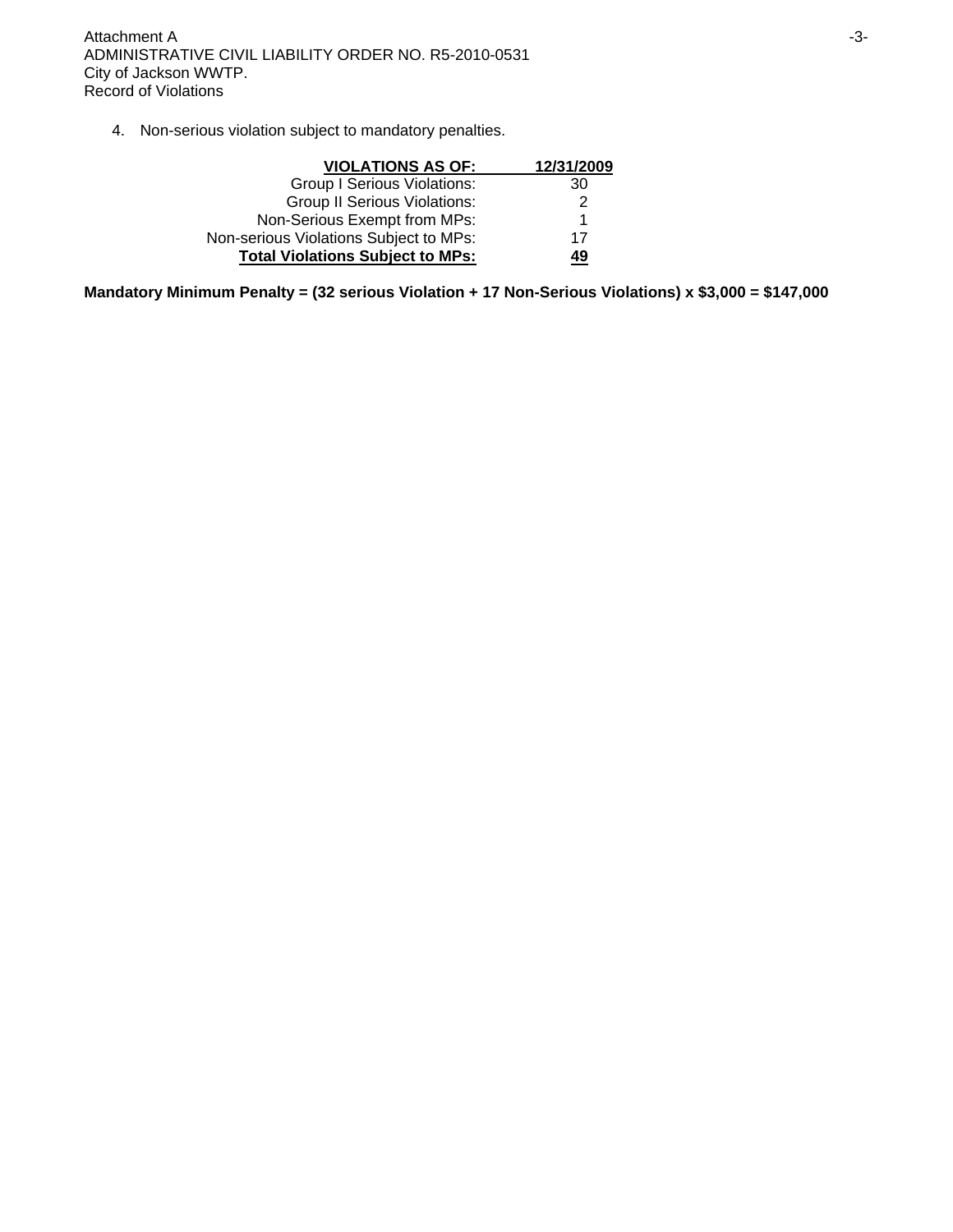#### **Attachment B ADMINISTRATIVE CIVIL LIABILITY ORDER NO. R5-2010-0531 City of Jackson WWTP. Compliance Project Schedule**



"Preserving Our Past, Enriching Our Present, Building Our Future" 33 Broadway, Jackson, California 95642-2301 • voice (209) 223-1646 • fax (209) 223-3141 E-mail: cinfo@ci.jackson.ca.us • Web site: http://ci.jackson.ca.us

March 15, 2010

Barry Hilton, Ph.D., P.E. Regional Water Quality Control Board Central Valley Region 11020 Sun Center Drive, #200 Rancho Cordova, CA 95670

#### Re: **Response to Notification of Mandatory Minimum Penalties** City of Jackson NPDES Permit CA 0079391, WDR R5-2007-0133

Dear Dr. Hilton:

Over the past two years (1 January  $2008 - 31$  December 2009) the City has had a significant number of violations to its existing WDRs. The City's operations staff addressed violations as soon as recognized, and remedied them immediately when possible. In the case of the string of turbidity violations during September 2009, the City plant was hit by something in the influent that created a major upset in the biological process (oxidation ditch and clarifiers), which could not be remedied by operational changes. The result was a significant overload of the effluent filters, which the filters could not handle.

The ability of the City's 25-year-old facility to effectively eliminate the most prevalent violations in the two areas of effluent turbidity and effluent coliform limits cannot be accomplished without major upgrades to the effluent filtration and disinfection facilities. Over the last 10 years the City has invested hundreds of thousands of dollars in studies and planning to determine the most cost-effective solution to the dilemma of ever-increasing discharge requirement and a very sensitive stream discharge situation. The long-range solution, which is just now being detailed, includes the elimination of the stream discharge during times when there is insufficient stream dilution and the conversion to a land-discharge/reclamation system during those periods. This major change to the plant's disposal facilities will include major upgrades in the effluent, filtration and disinfection facilities.

A Filter Evaluation Study, which was initiated to address the specific issues regarding turbidity and disinfection violations, has identified several modifications and upgrades that can be implemented to minimize the violations related to disinfection and turbidity when discharging to Jackson Creek. The facilities and the estimate of cost to implement are summarized on the next page.

Mayor: Connie Gonsalves • Vice Mayor: Wayne Garibaldi • Councilmembers: Marilyn Lewis • Keith Sweet • Patrick Crew City Manager: Michael Daly • City Attorney: Andrew J. Morris